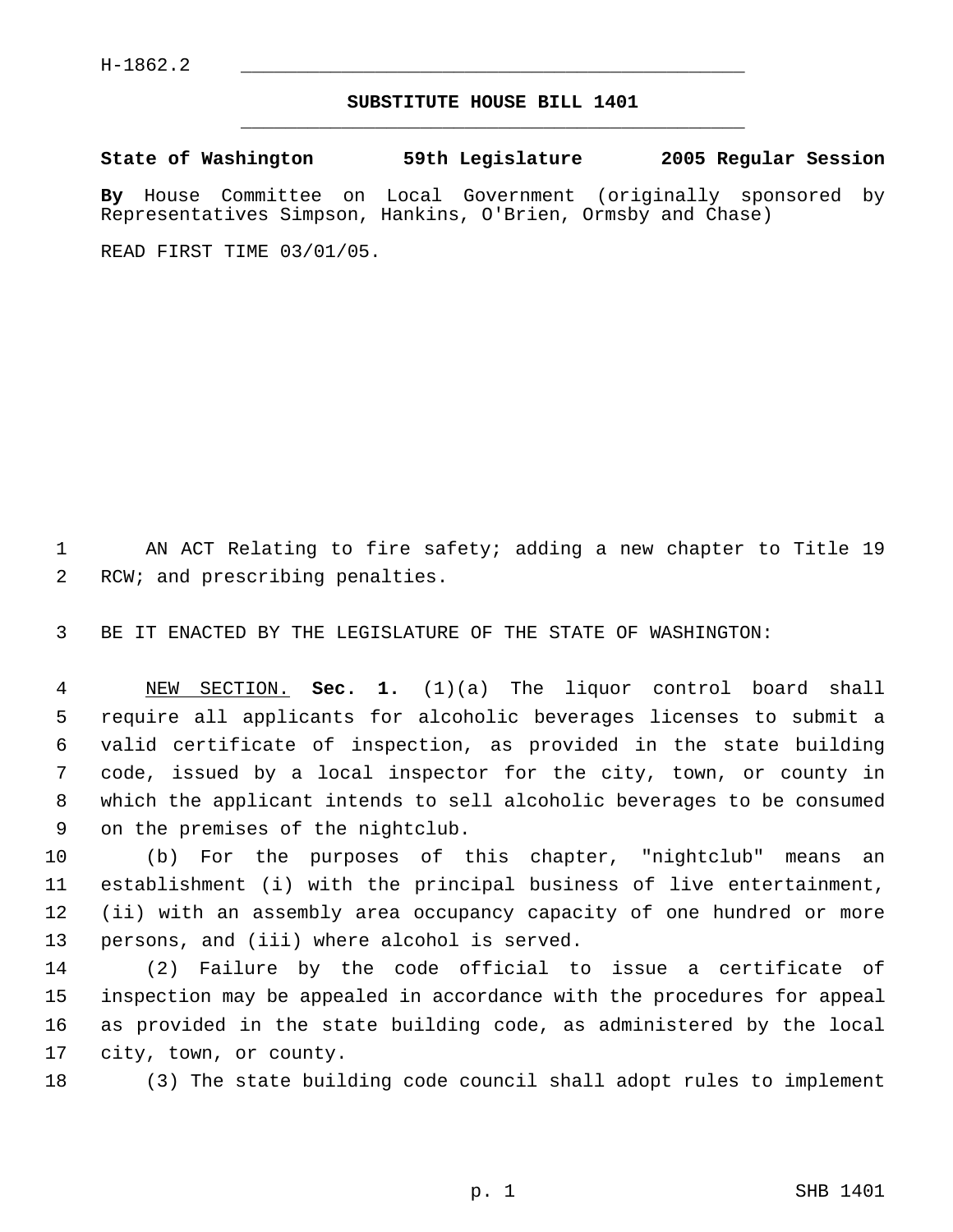this section and the installation requirements for approved automatic fire sprinklers as required in section 2 of this act.

 NEW SECTION. **Sec. 2.** The code official shall require the owner of any building or structure or portion thereof, that includes a place of business designed or used for occupancy as a nightclub, to install an approved system of automatic sprinklers throughout the assembly area and any common areas connected thereto, in accordance with the rules adopted under section 1 of this act by the state building code council. This section does not apply to the construction or substantial alteration of buildings or structures, approved by building permit on or after July 1, 2004. This subsection does not preclude the state building code council from prescribing more stringent sprinkler requirements.

 NEW SECTION. **Sec. 3.** (1) For the purposes of this chapter, "approved system of automatic sprinklers" means the automatic sprinkler system was installed in accordance with the state building code.

 (2) The cost of installing an approved system of automatic sprinklers under this chapter shall be borne in its entirety by the owner of the building or structure.

 NEW SECTION. **Sec. 4.** The liquor control board shall rescind the license of any owner, occupant, lessee, or other person having control or supervision of any assembly use group building who (1) causes or permits a dangerous condition to exist on the premises at any time, as determined by the code official, or (2) does not have the certificate required under section 1 of this act.

 NEW SECTION. **Sec. 5.** (1) Within eighteen months after the effective date of this act, the owner of any building or structure or portion thereof, subject to this chapter, must file a plan with the designated local authority for the installation of an approved system of automatic sprinklers. The plan is subject to approval by the local authority.

 (2) Within three years of the effective date of this act, an owner under subsection (1) of this section must complete the installation of the system set forth in the plan.